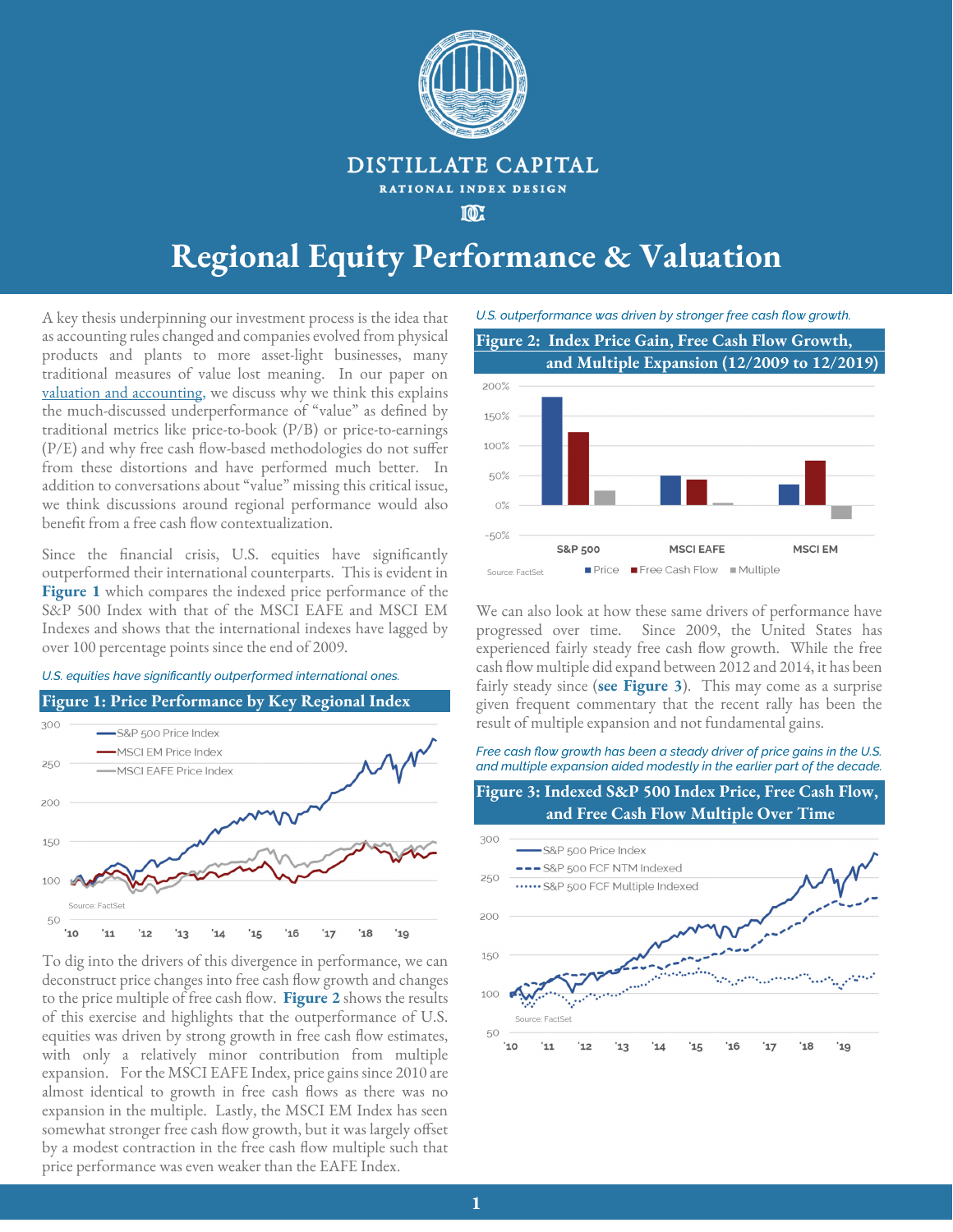# **DISTILLATE CAPITAL**

RATIONAL INDEX DESIGN



i.

The same analysis for the international developed world index (the MSCI EAFE) using the same scale as we did with the U.S. shows a flat multiple over time with very sclerotic gains in free cash flow (**see**  Figure 4). Weakness in Europe is partly related to sluggish domestic economic conditions, but also due to particular weakness in certain sectors. The telecom sector, for instance, has experienced a drop in free cash flow since 2010 due to massive declines at Telefonica, Orange, and Vodafone. The utilities sector has also been especially hard hit in Europe amid a challenging shift to renewables, and free cash flow fell sharply at Enel, Engie, Electricite de France, Ibedrola, RWE, and others. Excluding the utilities and communications sectors, overall EAFE free cash flow growth from the end of 2009 to the third quarter of 2019 would have been nearly 25% higher.

In emerging markets, the story is somewhat more nuanced. Free cash flow gains were virtually static until 2016 when they suddenly expanded sharply and then moderated more recently. Counteracting this free cash flow increase, however, was multiple contraction that began around the same time and negated much of the benefit of improving fundamentals (**see Figure 5**). The drivers of the recent uptick in free cash flow in Emerging Markets are fairly broad across sectors and stocks, with large gains from Petrobras, Alibaba, Tencent, China Petroleum and Chemical, Vale, Reliance Industries, Lukoil, and Saudi Basic Industries.

#### *Free cash flow growth for the MSCI EM Index was fairly flat until recently, but was largely offset by a falling free cash flow multiple.*

**Figure 5: Indexed MSCI EM Index Price, Free Cash Flow, and Free Cash Flow Multiple Over Time** 



To understand the price return of the different geographies over this period, it is worth noting that the indices were not equally priced at the beginning. The U.S. index was the least expensive in 2010, with the highest starting free cash flow yield, while the emerging market index was the most expensive with a yield of just over 4% (**see Figure 6**). Over time, free cash flow yields in the various regions have largely converged with each region currently yielding a little over 5%.

*After the U.S. started as the least expensive market at the end of 2009, free cash flow yields have converged over time.* 



Sou

All of this then leads to the important question about the prospects for returns looking forward. With free cash flow yields now being similar across regions, it is less obvious whether one region should be favored. It is also important to consider differences in prospective growth rates, sector composition, the through-cycle stability of cash flows, and leverage, some of which are highlighted in **Table 1**. Since U.S. equities generally look attractive on these attributes and are only slightly more expensive on free cash flow yield, they continue to look fairly appealing overall. The emerging markets index is now considerably cheaper than it was at the end of 2009, which makes it relatively more attractive, though it is less stable than the U.S. index and nearly 40% of its weight is in the financials, energy, and materials sectors where fundamentals tend to be more volatile. The EAFE Index is valued roughly in line with the others, but is more levered, less stable, and exposed to more challenged domestic economic conditions.

On balance, this analysis points to a more neutral stance on regional weightings with perhaps some favoring of the U.S. and EM. This runs counter to suggestions from many that U.S. equities are expensive relative to their foreign counterparts. Such views are typically predicated on the use of book value or earnings per share to gauge valuation—metrics that we believe have lost meaning in a capital-light world and may lead investors astray on a regional basis just as they have done in trying to differentiate value within regions.

| Table 1: Regional Index Key Stats, as of Dec. 2019 |                         |  |  |
|----------------------------------------------------|-------------------------|--|--|
|                                                    | <b>S&amp;P 500 EAFE</b> |  |  |
| Free Cash Flow Yield                               |                         |  |  |
| Fundamental Stability                              |                         |  |  |
| Leverage                                           |                         |  |  |
| 10-Yr Annualized FCF Growth                        |                         |  |  |